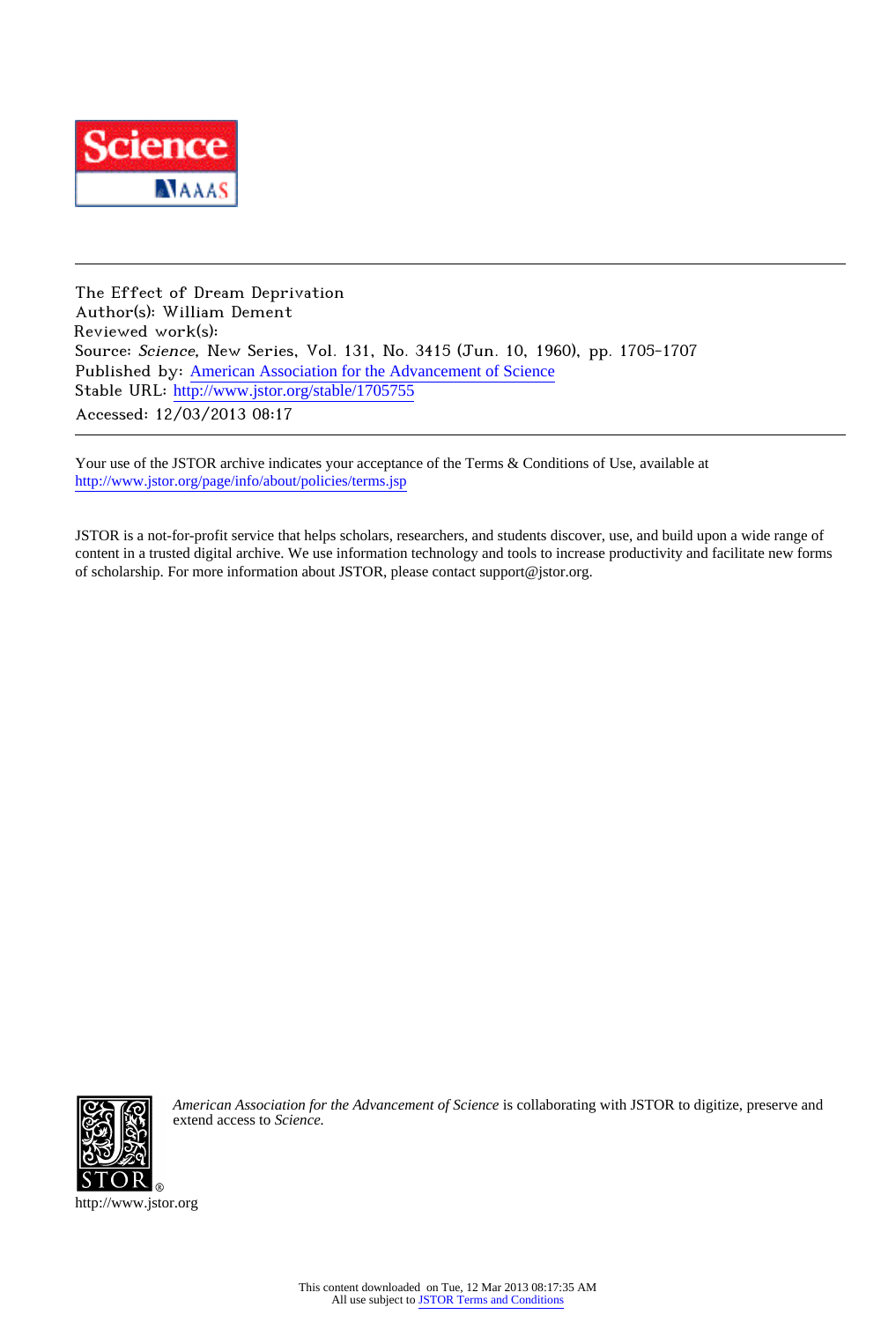## **SCIENCE**

# The Effect of **Dream Deprivation**

**The need for a certain amount of dreaming each**  right is suggested by recent experiments.

### **William Dement**

**About a year ago, a research program was initiated at the Mount Sinai Hospital which aimed at assessing the basic function and significance of dreaming. The experiments have been arduous and time-consuming and are still in progress. However, the results of the first series have been quite uniform, and because of the length of the program, it has been decided to issue this preliminary report.** 

**In recent years, a body of evidence has accumulated which demonstrates that dreaming occurs in association with periods of rapid, binocularly synchronous eye movements (1-3). Furthermore, the amount and directional patterning of these eye movements and the associated dream content are related in such a way as to strongly suggest that the eye movements represent scanning movements made by the dreamer as he watches the events of the dream (3). In a study of undisturbed sleep (4), the eye-movement periods were observed to occur regularly throughout the night in association with the lightest phases of a cyclic variation in depth of sleep, as measured by the electroencephalograph. The length of individual cycles averaged about 90 minutes, and the mean duration of single periods of eye movement was about 20** 

The author is on the staff of Mount Sinai **Hospital, New York, in the department of psychiatry.** 

**10 JUNE 1960** 

**minutes. Thus, a typical night's sleep includes four or five periods of dreaming, which account for about 20 percent of the total sleep time.** 

One of the most striking facts appar**ent in all the works cited above was that a very much greater amount of dreaming occurs normally than had**  heretofore been realized-greater both from the standpoint of frequency and **duration in a single night of sleep and in the invariability of its occurrence from night to night. In other words, dreaming appears to be an intrinsic part of normal sleep and, as such, although the dreams are not usually recalled, occurs every night in every sleeping person.** 

**A consideration of this aspect of dreaming leads more or less inevitably to the formulation of certain rather fundamental questions. Since there appear to be no exceptions to the nightly occurrence of a substantial amount of dreaming in every sleeping person, it might be asked whether or not this amount of dreaming is in some way a necessary and vital part of our existence. Would it be possible for human beings to continue functioning normally if their dream life were completely or partially suppressed? Should dreaming be considered necessary in a psychological sense or a physiological sense or both?** 

**The obvious attack on these problems** 

**was to study subjects who had somehow been deprived of the opportunity to dream. After a few unsuccessful preliminary trials with depressant drugs, it was decided to use the somewhat drastic method of awakening sleeping subjects immediately after the onset of dreaming and to continue this procedure throughout the night, so that each dream period would be artificially terminated right at its beginning.** 

#### **Subjects and Method**

**The data in this article are from the first eight subjects in the research program, all males, ranging in age from 23 to 32. Eye movements and accompanying low-voltage, nonspindling electroencephalographic patterns (4 ) were used as the objective criteria of dreaming. The technique by which these variables are recorded, and their precise relationship to dreaming, have been extensively discussed elsewhere (2, 4).**  Briefly, the subjects came to the labo**ratory at about their usual bedtime. Small silver-disk electrodes were carefully attached near their eyes and on their scalps; then the subjects went to sleep in a quiet, dark room in the laboratory. Lead wires ran from the electrodes to apparatus in an adjacent room upon which the electrical potentials of**  eye movements and brain waves were **recorded continuously throughout the night.** 

**Eye movements and brain waves of each subject were recorded throughout**  a series of undisturbed nights of sleep, **to evaluate his base-line total nightly dream time and over-all sleep pattern. After this, recordings were made throughout a number of nights in which the subject was awakened by the experimenter every time the eye-movement and electroencephalographic recordings indicated that he had begun to dream. These "dream-deprivation" nights were always consecutive. Furthermore, the subjects were requested not to sleep at any other time. Obviously, if subjects were allowed to nap, or to sleep at home on any night in the dream-**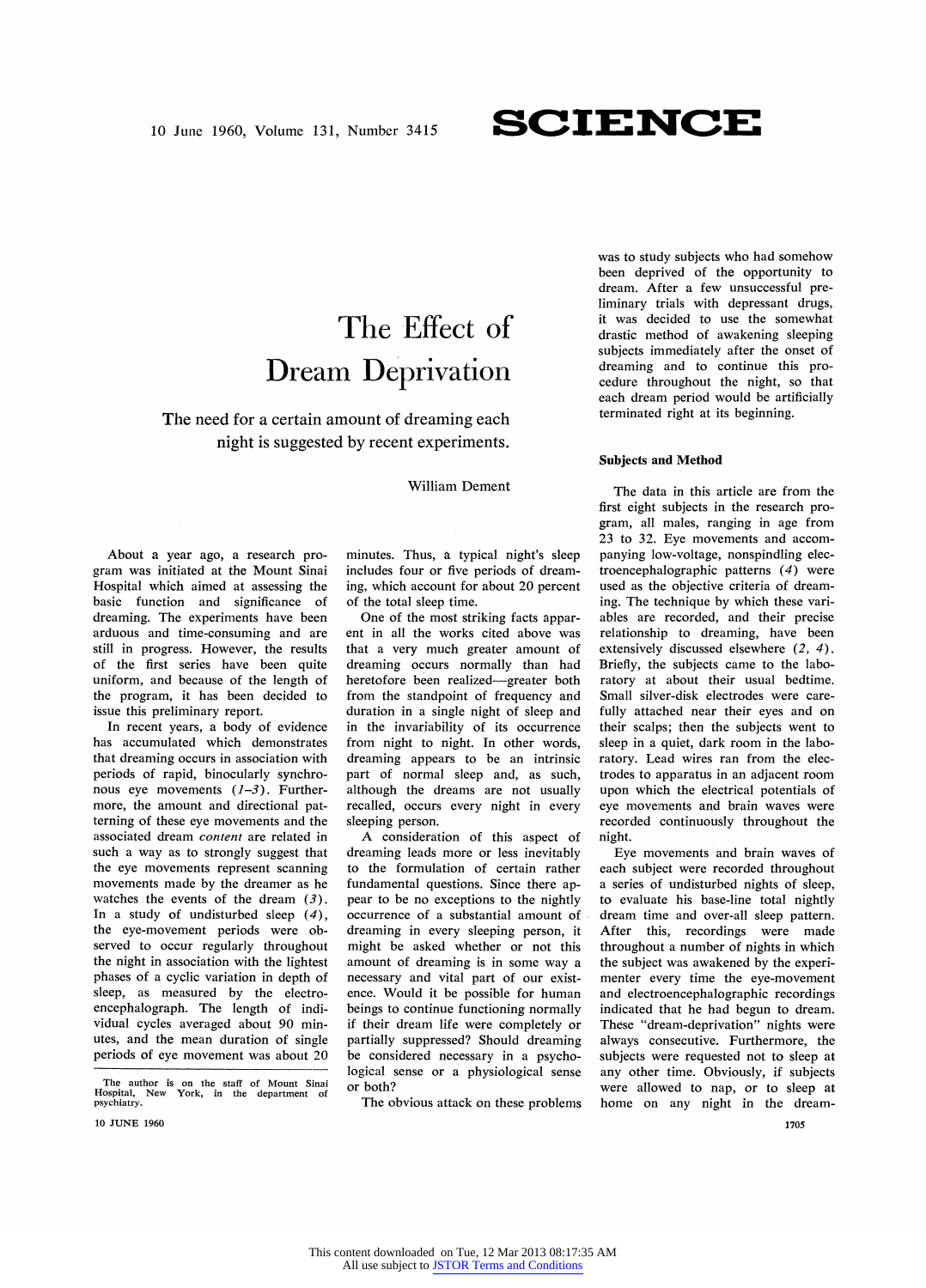deprivation period, an unknown amount of dreaming would take place, offsetting **the effects of the deprivation. On the first night immediately after the period of dream deprivation, and for several consecutive nights thereafter, the subject was allowed to sleep without disturbance. These nights were designated "recovery nights." The subject then had a varying number of nights ofT, after which he returned for another series of interrupted nights which exactly duplicated the dream-deprivation series in number of nights and number of awakenings per night. The only difference was that the subject was awakened in the intervals between eye-movement ( dream ) periods. Whenever a dream period began, the subject was allowed to sleep on without interruption, and was awakened only after the dream had ended spontaneously. Next, the subject had a number of recovery nights of undisturbed sleep equal to the number of recovery nights in his original dreamdeprivation series. Altogether, as many as 20 to 30 all-night recordings were made for each subject, most of them on consecutive nights. Since, for the most part, tests could be made on only one subject at a time, and since a minute-by-minute all-night vigil was required of the experimenter to catch each dream episode immediately at its onset, it can be understood why the experiments have been called arduous and time-consuming.** 

**Table 1 summarizes most of the pertinent data. As can be seen, the total number of base-line nights for the eight subjects was 40. The mean sleep time for the 40 nights was 7 hours and 2 minutes, the mean total nightly dream time was 82 minutes, and the mean percentage of dream time (total dream**  time to total sleep time  $\times$  100) was **19.4. Since total sleep time was not held absolutely constant, percentage figures were routinely calculated as a check on the possibility that differences in total**  nightly dream time were due to differ**ences in total sleep time. Actually, this is not a plausible explanation for any but quite small differences in dream time, because the range of values for total sleep time for each subject turned out to be very narrow throughout the entire study. When averaged in terms of individuals rather than nights, the means were: total sleep time, 6 hours 50 minutes; total dream time, 80 minutes; percentage of dream time, 19.5; this indicates that the figures were not skewed by the disparate number of base-line nights per subject. The re-** **markable uniformity of the findings for individual nights is demonstrated by the fact that the standard deviation of the total nightly dream time was only plus or minus 7 minutes.** 

## **Progressive Increase in Dream "Attempts"**

**The number of consecutive nights of dream deprivation arbitrarily selected as a condition of the study was five. However, one subject left the study in a flurry of obviously contrived excuses after only three nights, and two subjects insisted on stopping after four nights but consented to continue with the recovery nights and the remainder of the schedule. One subject was pushed to seven nights. During each awakening the subjects were required to sit up in bed and remain fully awake for several minutes. On the first nights of dream deprivation, the return to sleep gen**erally initiated a new sleep cycle, and **the next dream period was postponed**  for the expected amount of time. How**ever, on subsequent nights the number of forced awakenings required to suppress dreaming steadily mounted. Or, to put it another way, there was a progressive increase in the number of attempts to dream.- The number of awakenings required on the first and last nights of deprivation are listed in Table 1. All the subjects showed this progressive increase, although there was considerable variation in the starting number and the amount of the increase. An important point is that each awakening was preceded by a minute or two of dreaming. This represented the time required for the experimenter to judge the emerging record and make the decision to awaken the subject after he first noticed the beginning of eye movements. In some cases the time was a little longer, as when an eye-movement period started while the experimenter was looking away from the recording apparatus. It is apparent from this that the method employed did not constitute absolute dream deprivation but, rather, about a 65- to 75-percent deprivation, as it turned out.** 

## **Nightly Dream Time Elevated after Deprivation**

**The data on the first night of the dream deprivation recovery period are summarized for each subject in Table 1. As was mentioned, one subject had quit** 

**the study. The mean total dream time**  on the first recovery night was 112 **minutes, or 26.6 percent of the total mean sleep time. If the results for two subjects who did not show marked increases on the first recovery night are excluded, the mean dream time is 127 minutes or 29 percent, which represents a 50-percent increase over the group base-line mean. For all seven subjects**  together, on the first recovery night the **increase in percentage of dream time over the base-line mean (Table 1, col. 3, mean percentage figures; col. 10, first recovery night percentages) was signifi**cant at the  $p < .05$  level in a one-tail **Wilcoxin matched-pairs signed-ranks test (5 ) .** 

**It is important to mention, however, that one (S.M. in Table l) of the two subjects alluded to above as exceptions**  was not really an exception because, **although he had only 1 hour 1 minute of dreaming on his first recovery night, he showed a marked increase on four subsequent nights. His failure to show a rise on the first recovery night was in all likelihood due to the fact that he had imbibed several cocktails at a party before coming to the laboratory so that the expected increase in dream time**  was offset by the depressing effect of **the alcoho]. The other one of the tWQ**  subjects (N.W. in Table 1) failed to **show a significant increase in dream time on any of five consecutive recovery nights and therefore must be considered the single exception to the over-all results. Even so, it is hard to reconcile his lack of increase in dream time on**  recovery nights with the fact that during the actual period of dream depriva**tion he showed the largest build-up in number of awakenings required to sup press dreaming (ll to 30) of any subject in this group. One may only suggest**  that, although he was strongly affected **by the dream loss, he could not increase**  his dream time on recovery nights be**cause of an unusually stable basic sleep cycle that resisted modification.** 

**The number of consecutive recovery nights for each subject in this series of tests was too small in some cases, mainly because it was naively supposed at the beginning of the study that an increase in dream time, if it occurred, would last only one or two nights. One subject had only one recovery night, another two, and another three. The dream time was markedly elevated. above the base-line on all these nights. For how many additional nights each of these three subjects- would have maintained an elevation in dream time** 

**SCIENCE, VOL. 131**